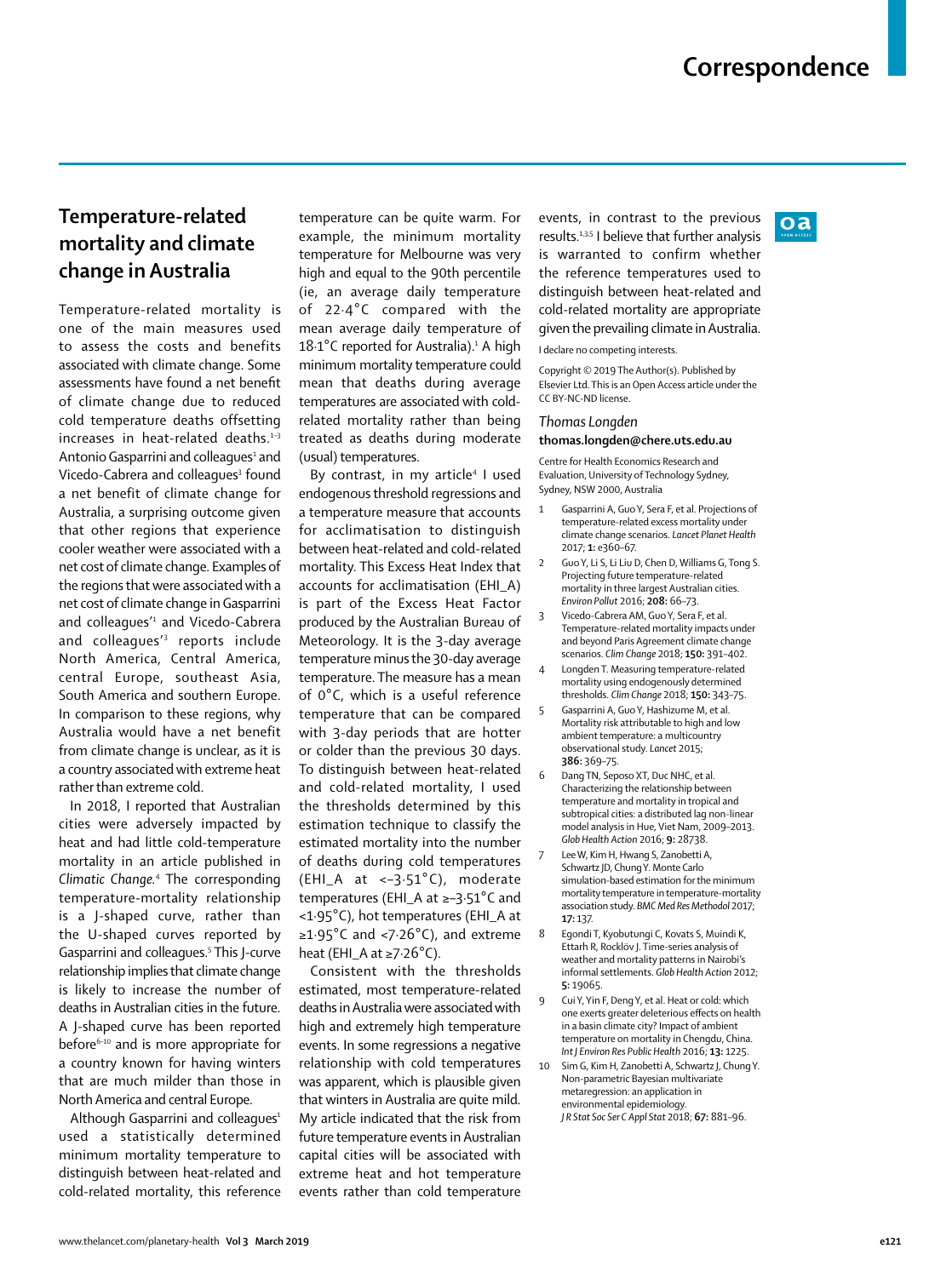$oa$ 

## **Temperature-related mortality and climate change in Australia**

### **Authors' reply**

We thank Thomas Longden for his Correspondence, in which he offers insightful comments on some publications from our research team on temperature-related mortality projections under climate change scenarios.<sup>1,2</sup> His letter provides us with the opportunity to discuss some aspects in more detail, and to clarify specific debated issues.

The focus of Longden's Correspondence is on the projected temperature-related impacts for Australia under different climate change scenarios, found in our analyses, which show a different pattern when compared with those in other regions of the world, specifically a net decrease in temperature-related mortality. This difference can be explained by a projected decrease in cold-related deaths that is higher than the increase in heat-related mortality. However, providing a context for correctly interpreting such findings is important. First, some estimates are quite uncertain, and the relatively wide confidence intervals include ranges that are in fact compatible with a net increase (see for instance the right-bottom panel of figure 3 in our Article).<sup>1</sup> Second, as shown in the same graph and in figures 1 and 2 in Vicedo-Cabrera and colleagues' publication,<sup>2</sup> the net change is stronger for milder climate change scenarios, whereas the pattern reverses and the net change is less clear for more extreme warming. Finally, and most importantly, both publications define such scenarios as global temperature trajectories or changes, but they explicitly state that in all of these scenarios, Australia is projected to experience a milder temperature increase if compared with the other regions assessed in these investigations (see table 2 and the figure in the appendix [p 12] of our Article).<sup>1</sup>

Longden then reports results from an article he authored, in which an alternative method based on endogenously determined thresholds was used to estimate cold-related and heat-related deaths in five Australian cities.3 We value the comparison with other approaches; however, we would like to point out that the analytical framework we applied is the result of an intense methodological development for environmental epidemiological studies that has occurred in the past two decades,<sup>4,5</sup> providing study designs and statistical techniques validated in simulation studies<sup>6,7</sup> and used in hundreds of publications.8 The results cannot be easily dismissed with a comparison with a newly developed and relatively untested method. Further research and a critical review of the various approaches is needed.

In the first part of his letter, Longden also discusses specific results relating to the shapes of the exposure–response curves and the minimum mortality temperature. Regarding the curves, he states how in his cited analysis the temperature– mortality association resembles a J-shaped curve,<sup>4</sup> more than a U-shaped curve as in a previous Article published in 2015 by our research team.<sup>9</sup> This J-curve association implies a higher risk and excess mortality associated with heat compared with cold. Longden supported his statement by citing five articles. However, we would like to point out that three of these articles involve locations in tropical areas of Vietnam, Kenya, and China, which are not climatologically similar to the three main Australian cities included in our analysis (Melbourne, Sydney, and Brisbane). The other two articles are multilocation analyses reporting results for US cities, in which the estimated curves look more like an inverse J shape (see for instance figure S8 in the cited

study by Lee and colleagues<sup>10</sup>). These associations, characterised by a high minimum mortality temperature and a high number of cold-related deaths, are consistent with what we previously found.9 Regarding the minimum mortality temperature, we reported the estimate of 22·4°C for Melbourne (see the table in the appendix [pp 7–15] of the 2015 Article),<sup>9</sup> but we stress how this value is not uncommon across the other 381 cities included in the analysis, especially those in relatively warm climates. This minimum mortality temperature is higher than the average annual temperature of 18·1°C for Australia (table 1 in the 2015 Article), $9$  but also for all the other cities or countries, consistent with findings from other research groups; for instance, the two multicity studies cited in Longden's Correspondence.

In conclusion, we welcome the assessment that Longden has provided on our Article, and we agree that further analyses and comparison with alternative approaches are warranted to complement the evidence on potential health effects of climate change in Australia and other regions of the world.

Both authors report a grant from the UK Medical Research Council (MR/M022625/1) and a grant from the UK Natural Environment Research Council (NE/R009384/1).

Copyright © The Author(s). Published by Elsevier Ltd. This is an Open Access article under the CC BY 4.0 license.

#### *\*Antonio Gasparrini, Ana Maria Vicedo-Cabrera* **[antonio.gasparrini@lshtm.ac.uk](mailto:antonio.gasparrini@lshtm.ac.uk)**

Department of Public Health, Environments and Society (AG, AMV-C) and Centre for Statistical Methodology (AG), London School of Hygiene & Tropical Medicine, University of London, London WC1E 7HT, UK

- Gasparrini A, Guo Y, Sera F, et al. Projections of temperature-related excess mortality under climate change scenarios. *Lancet Planet Health*  2017; **1:** e360–67.
- 2 Vicedo-Cabrera AM, Guo Y, Sera F, et al. Temperature-related mortality impacts under and beyond Paris Agreement climate change scenarios. *Clim Change* 2018; **150:** 391–402.
- 3 Longden T. Measuring temperature-related mortality using endogenously determined thresholds. *Clim Change* 2018; **150:** 343–75.